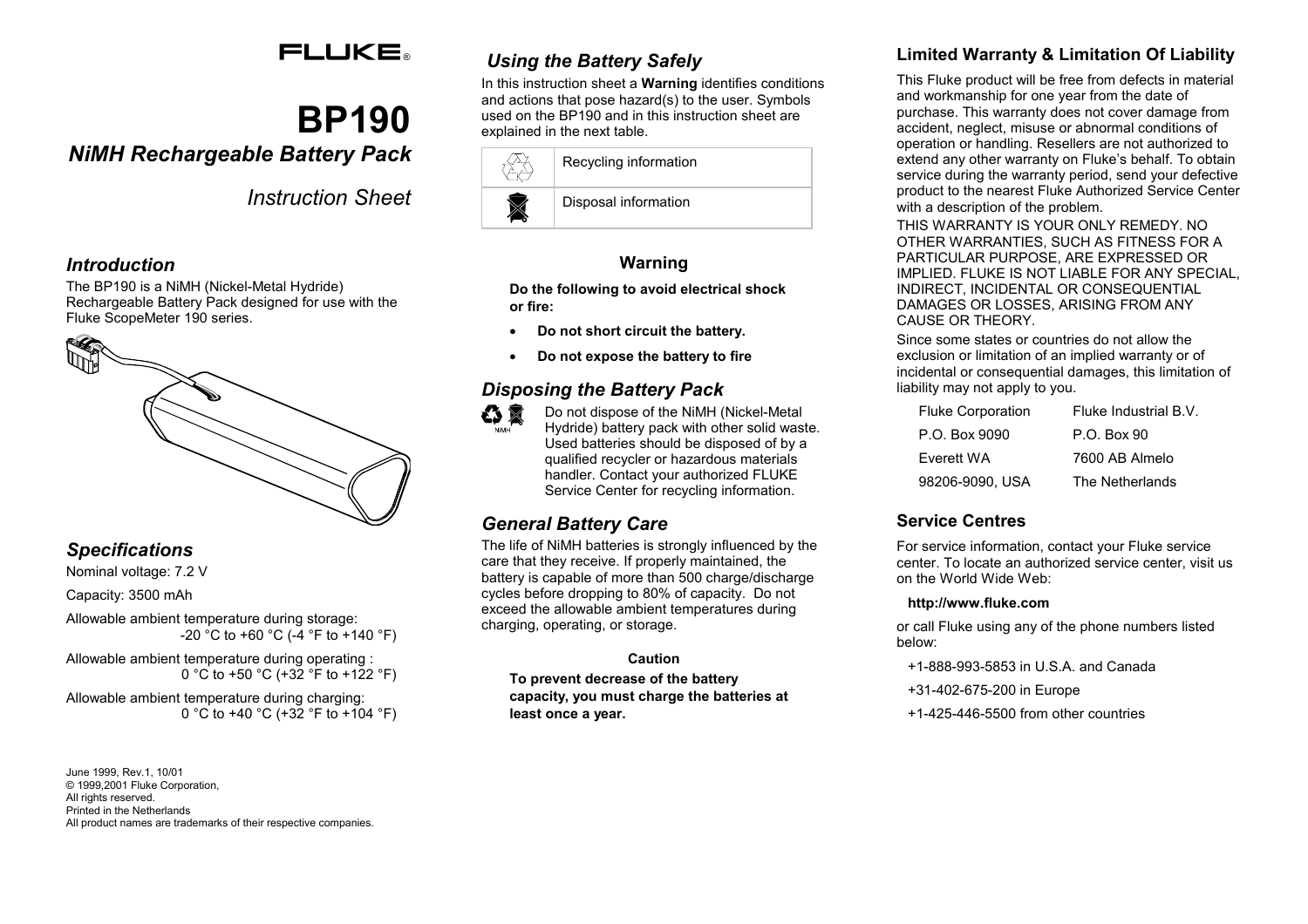#### *Replacing the Battery Pack*

 **Warning**

**To avoid electrical shock, remove the test leads and probes before replacing the battery pack.**

Usually it should not be necessary to replace the battery pack. However, if you replace the battery pack, follow steps 1 to 9. (See the figures.) Use a #10 Torx screwdriver for all screws.

Disconnect the test leads and probes both at the source and at the test tool before you open the test tool.

- 1. Loosen the two screws of the top cover.
- 2. Place the test tool face down and loosen the two screws of the bottom cover.
- 3. Remove the top cover and bottom cover.
- 4. Loosen the two screws of the back cover.
- 5. Lift the back cover away from the test tool.
- 6. Take the battery out of the battery compartment.
- 7. Remove the battery plug from the connector.
- 8. Install a new battery pack.

#### *Note*

*Ensure that the battery pack is placed in the battery compartment as shown in step . Use only the Fluke BP190 NiMH Battery Pack.*

9. Reinstall all covers in reversed order.

*Note*

*When new, the NiMh battery may be empty and must be charged for 4 hours (test tool is off) to fill it completely.*